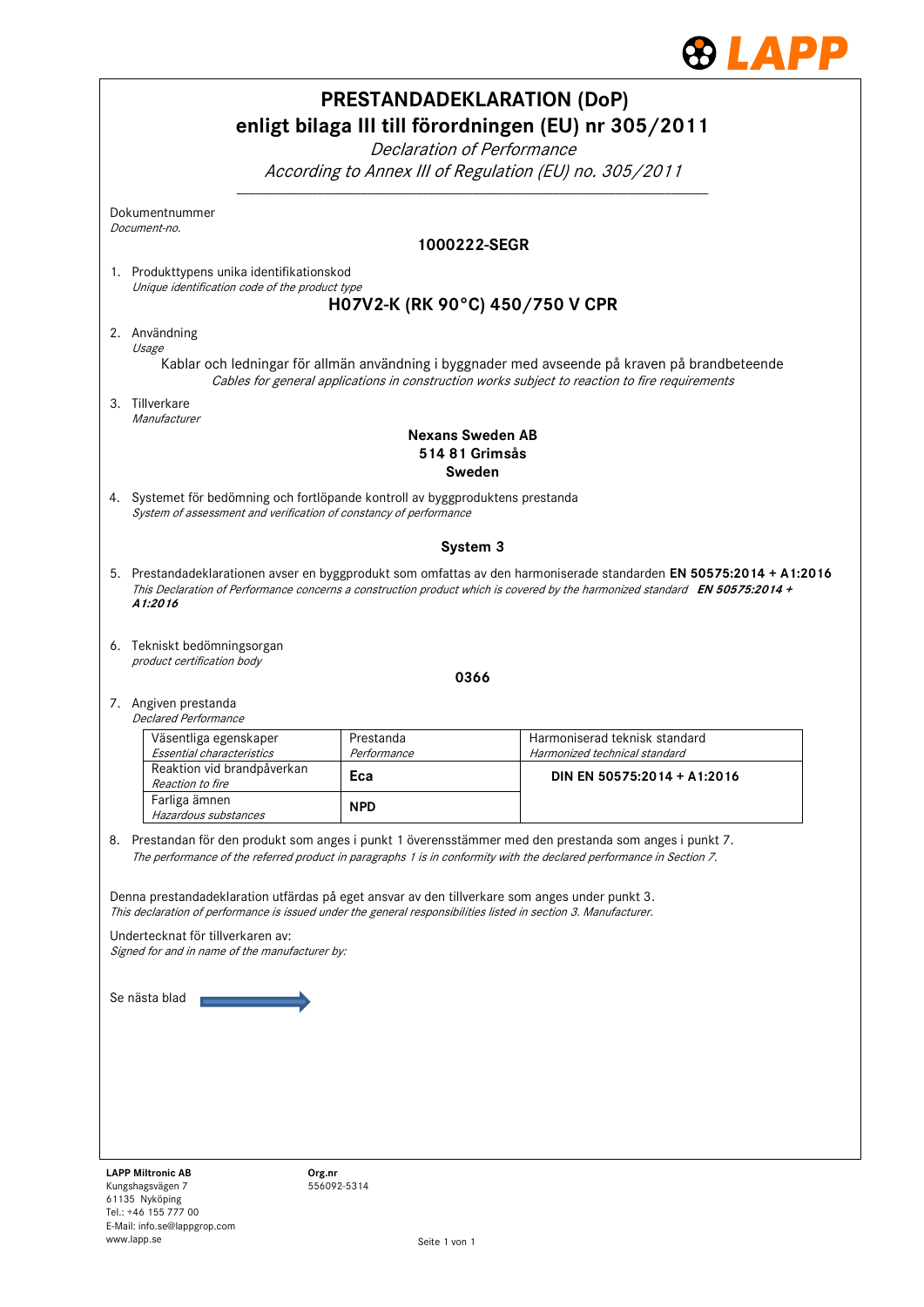

#### **DECLARATION OF PERFORMANCE NO: 1000222-SEGR**

Date: **25/04/2017 Product Family Name**

#### **H07V2-K (RK 90°C) 450/750 V CPR**

*(see list of corresponding products and unique identification codes hereafter)*

**Intended use of the product**

Cable for general applications in construction works subject to reaction to fire requirements

**AVCP** (**A**ssessment and **V**erification of **C**onstancy of **P**erformance): System 3

**Notified product testing laboratory No**: 0366

#### **Declared performance and Harmonized Standard**

| <b>ESSENTIAL CHARACTERISTIC</b> | <b>PERFORMANCE</b> | <b>HARMONIZED STANDARD</b>        |
|---------------------------------|--------------------|-----------------------------------|
| Reaction to fire                | Fca                | according to EN50575:2014+A1:2016 |
| Release of dangerous substances | NPD.               | <b>NA</b>                         |

NPD

The performance of the product mentioned above is in conformity with the declared performance. This declaration of performance is issued under the sole responsibility of the manufacturer.

Manufacturer Nexans Sweden AB

SE-514 81 GRIMSÅS Sweden

Signed for the manufacturer by Inge Adolfsson inge.adolfsson@nexans.com Nexans Sweden AB 25/04/2017

Lune Alem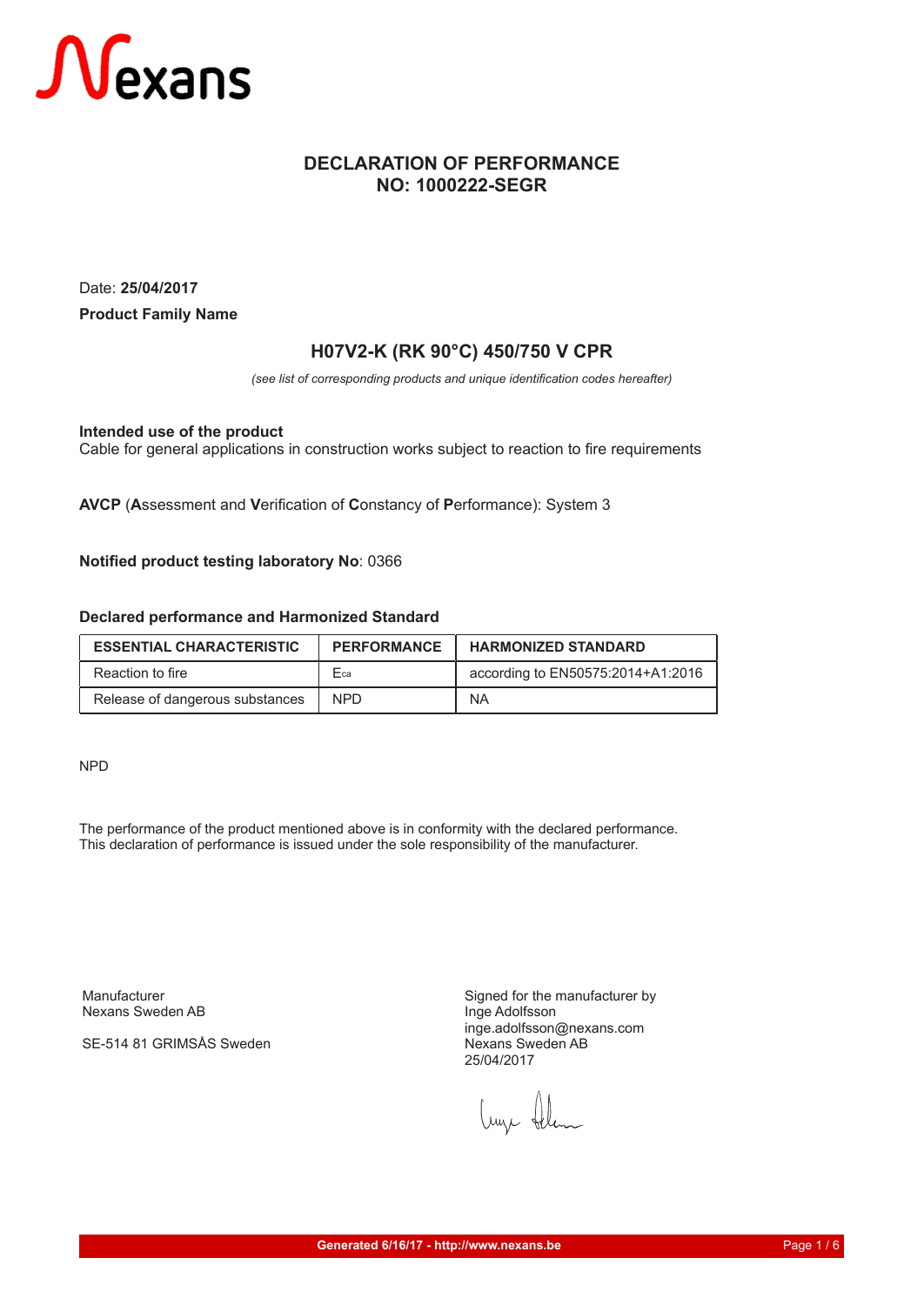You will find hereafter the list of CPR certified products for the selected family

| Nexans ref.     | Country ref. | <b>Product Name</b>            |
|-----------------|--------------|--------------------------------|
| 11183312-001-36 |              | H07V2-K (RK 90°C) 450/750V 1,5 |
| 11183312-002-36 |              | H07V2-K (RK 90°C) 450/750V 1,5 |
| 11183312-003-36 |              | H07V2-K (RK 90°C) 450/750V 1,5 |
| 11183312-004-36 |              | H07V2-K (RK 90°C) 450/750V 1,5 |
| 11183312-008-36 |              | H07V2-K (RK 90°C) 450/750V 1,5 |
| 11183312-010-36 |              | H07V2-K (RK 90°C) 450/750V 1,5 |
| 11183312-011-36 |              | H07V2-K (RK 90°C) 450/750V 1,5 |
| 11183312-022-36 |              | H07V2-K (RK 90°C) 450/750V 1,5 |
| 11183312-070-36 |              | H07V2-K (RK 90°C) 450/750V 1,5 |
| 11183312-122-36 |              | H07V2-K (RK 90°C) 450/750V 1,5 |
| 11183312-152-36 |              | H07V2-K (RK 90°C) 450/750V 1,5 |
| 11183340-001-02 | 0384322      | H07V2-K (RK 90°c) 450/750V 1,5 |
| 11183340-002-02 | 0384312      | H07V2-K (RK 90°c) 450/750V 1,5 |
| 11183340-003-02 | 0384332      | H07V2-K (RK 90°c) 450/750V 1,5 |
| 11183340-004-02 | 0384372      | H07V2-K (RK 90°c) 450/750V 1,5 |
| 11183340-008-02 | 0384382      | H07V2-K (RK 90°c) 450/750V 1,5 |
| 11183340-010-02 | 0384302      | H07V2-K (RK 90°c) 450/750V 1,5 |
| 11183340-011-02 | 0384742      | H07V2-K (RK 90°c) 450/750V 1,5 |
| 11183340-022-02 | 0384392      | H07V2-K (RK 90°c) 450/750V 1,5 |
| 11183340-070-02 | 0384342      | H07V2-K (RK 90°c) 450/750V 1,5 |
| 11183340-122-02 | 0384362      | H07V2-K (RK 90°c) 450/750V 1,5 |
| 11183340-152-02 | 0384752      | H07V2-K (RK 90°c) 450/750V 1,5 |
| 11183346-001-21 | 0384323      | H07V2-K (RK 90°C) 450/750V 1,5 |
| 11183346-002-21 | 0384313      | H07V2-K (RK 90°C) 450/750V 1,5 |
| 11183346-003-21 | 0384333      | H07V2-K (RK 90°C) 450/750V 1,5 |
| 11183346-004-21 | 0384373      | H07V2-K (RK 90°C) 450/750V 1,5 |
| 11183346-008-21 | 0384383      | H07V2-K (RK 90°C) 450/750V 1,5 |
| 11183346-010-21 | 0384303      | H07V2-K (RK 90°C) 450/750V 1,5 |
| 11183346-011-21 | 0384743      | H07V2-K (RK 90°C) 450/750V 1,5 |
| 11183346-022-21 | 0384393      | H07V2-K (RK 90°C) 450/750V 1,5 |
| 11183346-070-21 | 0384343      | H07V2-K (RK 90°C) 450/750V 1,5 |
| 11183346-122-21 | 0384363      | H07V2-K (RK 90°C) 450/750V 1,5 |
| 11183346-152-21 | 0384753      | H07V2-K (RK 90°C) 450/750V 1,5 |
| 11183371-001-05 | 0384325      | H07V2-K (RK 90°c) 450/750V 1,5 |
| 11183371-003-05 | 0384335      | H07V2-K (RK 90°c) 450/750V 1,5 |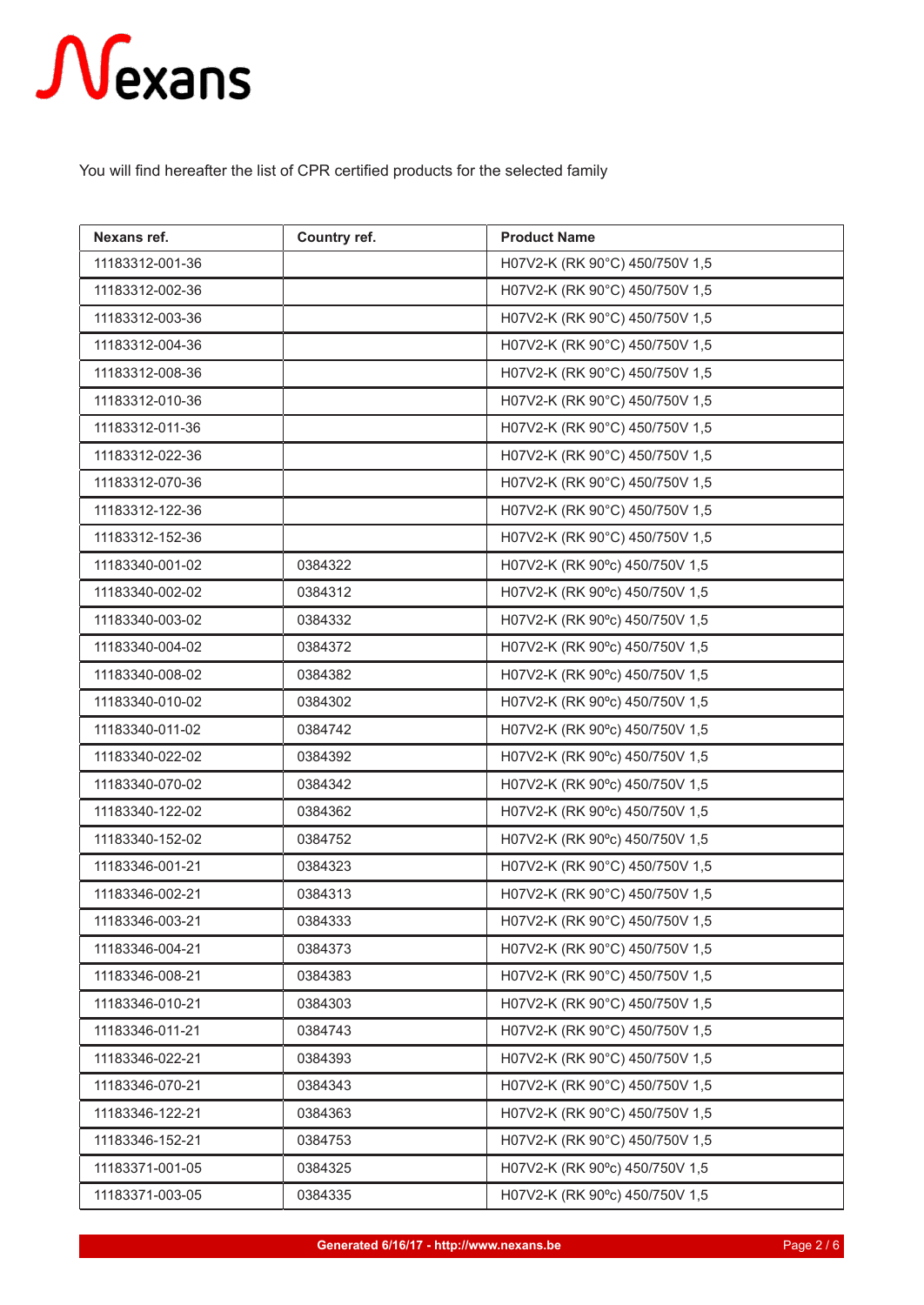| 11183371-004-05 | 0384375 | H07V2-K (RK 90°c) 450/750V 1,5 |
|-----------------|---------|--------------------------------|
| 11183371-008-05 | 0384385 | H07V2-K (RK 90°c) 450/750V 1,5 |
| 11183371-022-05 | 0384395 | H07V2-K (RK 90°c) 450/750V 1,5 |
| 11183412-001-35 |         | H07V2-K (RK 90°C) 450/750V 2,5 |
| 11183412-002-35 |         | H07V2-K (RK 90°C) 450/750V 2,5 |
| 11183412-003-35 |         | H07V2-K (RK 90°C) 450/750V 2,5 |
| 11183412-004-35 |         | H07V2-K (RK 90°C) 450/750V 2,5 |
| 11183412-008-35 |         | H07V2-K (RK 90°C) 450/750V 2,5 |
| 11183412-010-35 |         | H07V2-K (RK 90°C) 450/750V 2,5 |
| 11183412-011-35 |         | H07V2-K (RK 90°C) 450/750V 2,5 |
| 11183412-022-35 |         | H07V2-K (RK 90°C) 450/750V 2,5 |
| 11183412-070-35 |         | H07V2-K (RK 90°C) 450/750V 2,5 |
| 11183412-122-35 |         | H07V2-K (RK 90°C) 450/750V 2,5 |
| 11183412-152-35 |         | H07V2-K (RK 90°C) 450/750V 2,5 |
| 11183440-001-02 | 0384422 | H07V2-K (RK 90°c) 450/750V 2,5 |
| 11183440-002-02 | 0384412 | H07V2-K (RK 90°c) 450/750V 2,5 |
| 11183440-003-02 | 0384432 | H07V2-K (RK 90°c) 450/750V 2,5 |
| 11183440-004-02 | 0384472 | H07V2-K (RK 90°c) 450/750V 2,5 |
| 11183440-008-02 | 0384482 | H07V2-K (RK 90°c) 450/750V 2,5 |
| 11183440-010-02 | 0384762 | H07V2-K (RK 90°c) 450/750V 2,5 |
| 11183440-011-02 | 0384772 | H07V2-K (RK 90°c) 450/750V 2,5 |
| 11183440-022-02 | 0384492 | H07V2-K (RK 90°c) 450/750V 2,5 |
| 11183440-070-02 | 0384442 | H07V2-K (RK 90°c) 450/750V 2,5 |
| 11183440-122-02 | 0384462 | H07V2-K (RK 90°c) 450/750V 2,5 |
| 11183440-152-02 | 0384782 | H07V2-K (RK 90°c) 450/750V 2,5 |
| 11183441-001-02 | 0384423 | H07V2-K (RK 90°C) 450/750V 2,5 |
| 11183441-002-02 | 0384413 | H07V2-K (RK 90°C) 450/750V 2,5 |
| 11183441-003-02 | 0384433 | H07V2-K (RK 90°C) 450/750V 2,5 |
| 11183441-004-02 | 0384473 | H07V2-K (RK 90°C) 450/750V 2,5 |
| 11183441-008-02 | 0384483 | H07V2-K (RK 90°C) 450/750V 2,5 |
| 11183441-010-02 | 0384763 | H07V2-K (RK 90°c) 450/750V 2,5 |
| 11183441-011-02 | 0384773 | H07V2-K (RK 90°C) 450/750V 2,5 |
| 11183441-022-02 | 0384493 | H07V2-K (RK 90°C) 450/750V 2,5 |
| 11183441-070-02 | 0384443 | H07V2-K (RK 90°C) 450/750V 2,5 |
| 11183441-122-02 | 0384463 | H07V2-K (RK 90°C) 450/750V 2,5 |
| 11183441-152-02 | 0384783 | H07V2-K (RK 90°c) 450/750V 2,5 |
| 11183512-001-06 |         | H07V2-K (RK 90°C) 450/750V 4   |
| 11183512-002-06 |         | H07V2-K (RK 90°C) 450/750V 4   |
| 11183512-003-06 |         | H07V2-K (RK 90°C) 450/750V 4   |
| 11183512-004-06 |         | H07V2-K (RK 90°C) 450/750V 4   |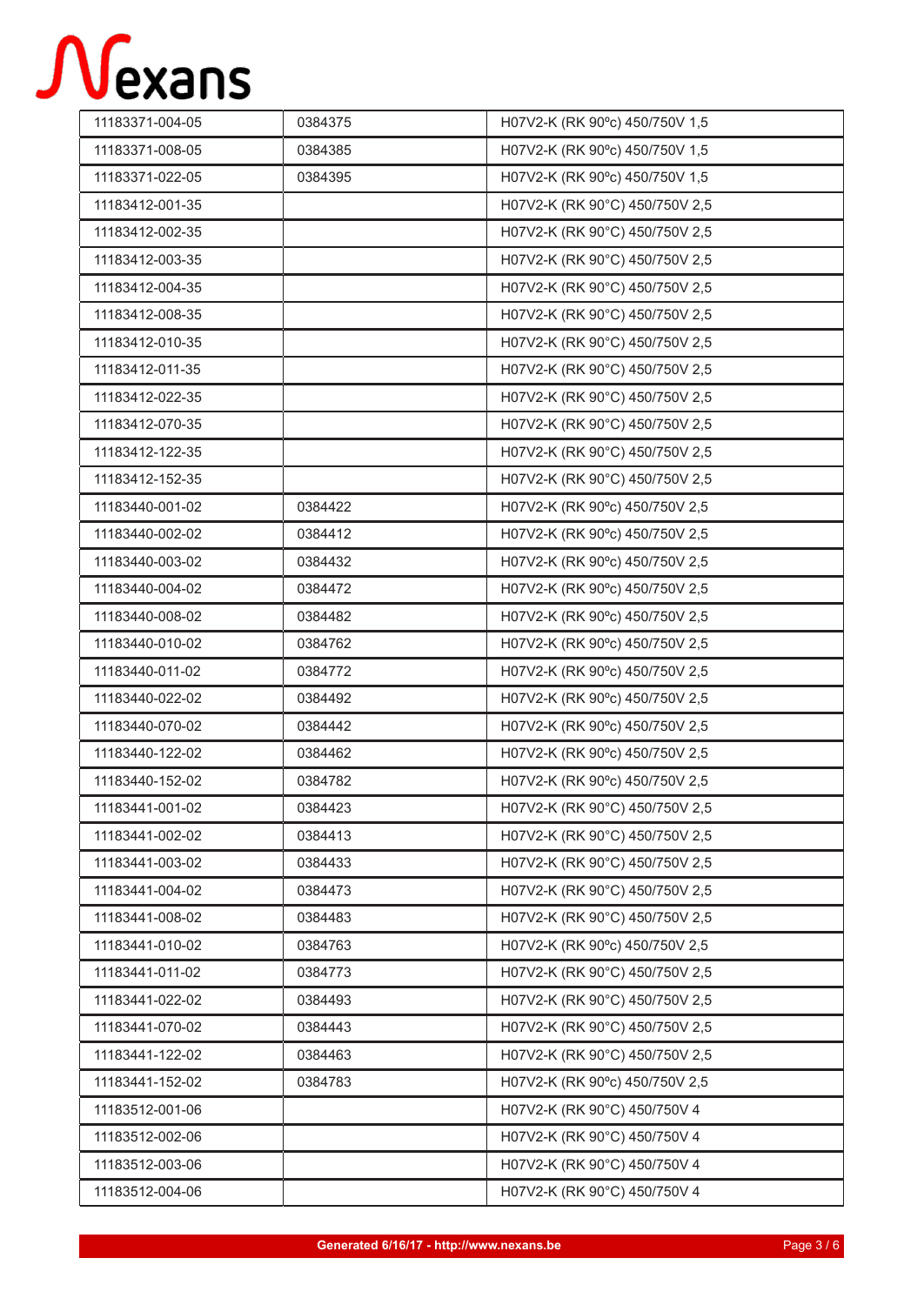| 11183512-008-06 |         | H07V2-K (RK 90°C) 450/750V 4 |
|-----------------|---------|------------------------------|
| 11183512-010-06 |         | H07V2-K (RK 90°C) 450/750V 4 |
| 11183512-022-06 |         | H07V2-K (RK 90°C) 450/750V 4 |
| 11183512-070-06 |         | H07V2-K (RK 90°C) 450/750V 4 |
| 11183512-122-06 |         | H07V2-K (RK 90°C) 450/750V 4 |
| 11183512-152-06 |         | H07V2-K (RK 90°C) 450/750V 4 |
| 11183540-001-02 | 0389002 | H07V2-K (RK 90°c) 450/750V 4 |
| 11183540-002-02 | 0389012 | H07V2-K (RK 90°c) 450/750V 4 |
| 11183540-004-02 | 0389022 | H07V2-K (RK 90°c) 450/750V 4 |
| 11183540-008-02 | 0389032 | H07V2-K (RK 90°c) 450/750V 4 |
| 11183540-022-02 | 0389042 | H07V2-K (RK 90°c) 450/750V 4 |
| 11183540-070-02 | 0389052 | H07V2-K (RK 90°c) 450/750V 4 |
| 11183541-001-02 |         | H07V2-K (RK 90°C) 450/750V 4 |
| 11183541-002-02 |         | H07V2-K (RK 90°C) 450/750V 4 |
| 11183541-003-02 |         | H07V2-K (RK 90°C) 450/750V 4 |
| 11183541-004-02 |         | H07V2-K (RK 90°C) 450/750V 4 |
| 11183541-008-02 |         | H07V2-K (RK 90°C) 450/750V 4 |
| 11183541-022-02 |         | H07V2-K (RK 90°C) 450/750V 4 |
| 11183541-070-02 |         | H07V2-K (RK 90°C) 450/750V 4 |
| 11183541-122-02 |         | H07V2-K (RK 90°C) 450/750V 4 |
| 11183541-152-02 |         | H07V2-K (RK 90°C) 450/750V 4 |
| 11183612-001-31 |         | H07V2-K (RK 90°C) 450/750V 6 |
| 11183612-002-31 |         | H07V2-K (RK 90°C) 450/750V 6 |
| 11183612-003-31 |         | H07V2-K (RK 90°C) 450/750V 6 |
| 11183612-004-31 |         | H07V2-K (RK 90°C) 450/750V 6 |
| 11183612-008-31 |         | H07V2-K (RK 90°C) 450/750V 6 |
| 11183612-022-31 |         | H07V2-K (RK 90°C) 450/750V 6 |
| 11183612-070-31 |         | H07V2-K (RK 90°C) 450/750V 6 |
| 11183612-122-31 |         | H07V2-K (RK 90°C) 450/750V 6 |
| 11183612-152-31 |         | H07V2-K (RK 90°C) 450/750V 6 |
| 11183640-001-02 | 0389102 | H07V2-K (RK 90°c) 450/750V 6 |
| 11183640-002-02 | 0389112 | H07V2-K (RK 90°c) 450/750V 6 |
| 11183640-004-02 | 0389122 | H07V2-K (RK 90°c) 450/750V 6 |
| 11183640-008-02 | 0389132 | H07V2-K (RK 90°c) 450/750V 6 |
| 11183640-022-02 | 0389142 | H07V2-K (RK 90°c) 450/750V 6 |
| 11183640-070-02 | 0389152 | H07V2-K (RK 90°c) 450/750V 6 |
| 11183641-001-02 | 0389103 | H07V2-K (RK 90°C) 450/750V 6 |
| 11183641-002-02 | 0389113 | H07V2-K (RK 90°C) 450/750V 6 |
| 11183641-003-02 |         | H07V2-K (RK 90°C) 450/750V 6 |
| 11183641-004-02 | 0389123 | H07V2-K (RK 90°C) 450/750V 6 |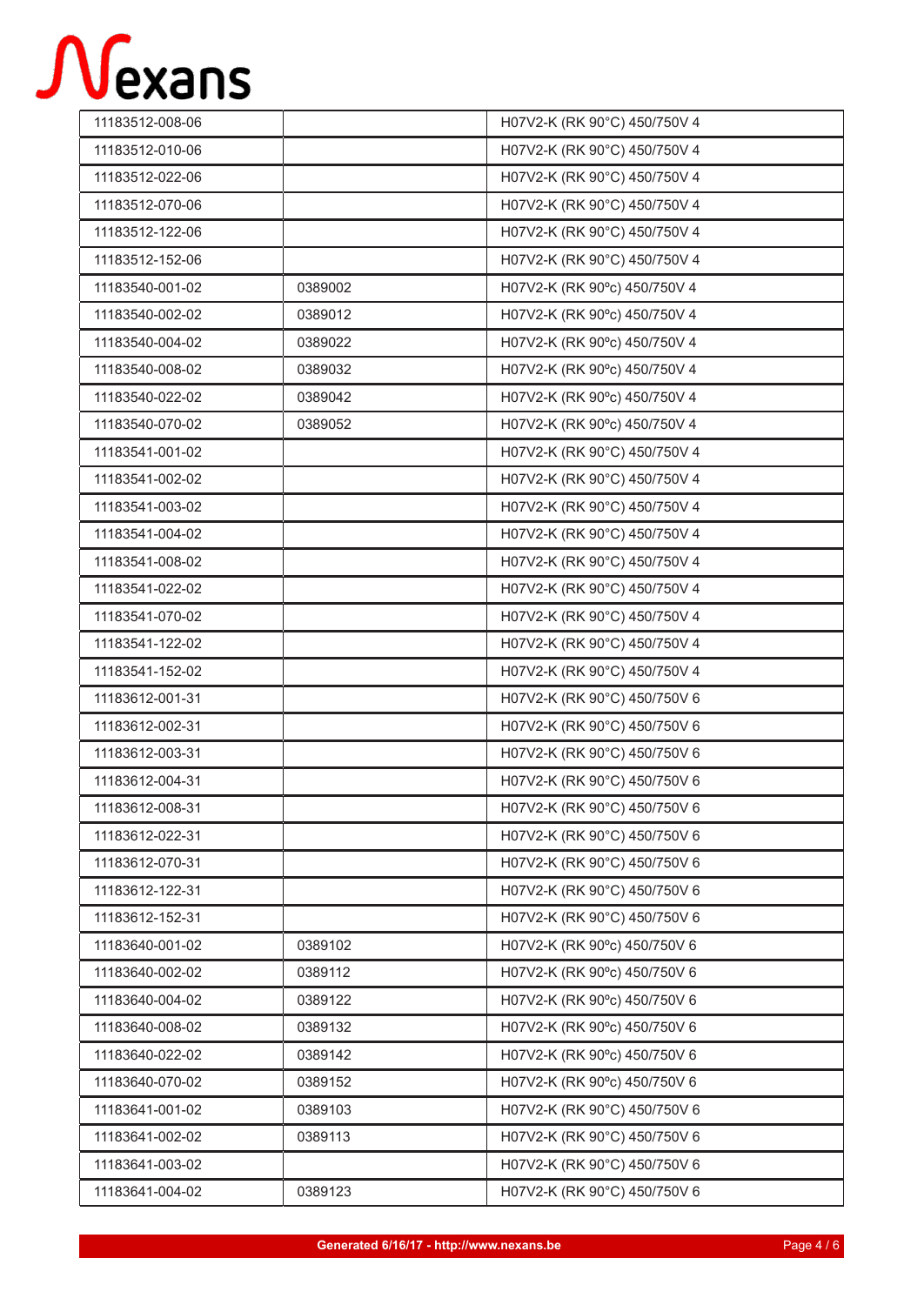| 11183641-008-02 | 0389133 | H07V2-K (RK 90°C) 450/750V 6  |
|-----------------|---------|-------------------------------|
| 11183641-011-02 |         | H07V2-K (RK 90°C) 450/750V 6  |
| 11183641-022-02 | 0389143 | H07V2-K (RK 90°C) 450/750V 6  |
| 11183641-070-02 | 0389153 | H07V2-K (RK 90°C) 450/750V 6  |
| 11183641-122-02 | 0389163 | H07V2-K (RK 90°c) 450/750V 6  |
| 11183641-152-02 | 0389173 | H07V2-K (RK 90°C) 450/750V 6  |
| 11183712-001-28 |         | H07V2-K (RK 90°C) 450/750V 10 |
| 11183712-004-28 |         | H07V2-K (RK 90°C) 450/750V 10 |
| 11183712-008-28 |         | H07V2-K (RK 90°C) 450/750V 10 |
| 11183712-022-28 |         | H07V2-K (RK 90°C) 450/750V 10 |
| 11183740-001-02 | 0389202 | H07V2-K (RK 90°c) 450/750V 10 |
| 11183740-002-02 | 0389212 | H07V2-K (RK 90°c) 450/750V 10 |
| 11183740-004-02 | 0389222 | H07V2-K (RK 90°c) 450/750V 10 |
| 11183740-008-02 | 0389232 | H07V2-K (RK 90°c) 450/750V 10 |
| 11183740-022-02 | 0389242 | H07V2-K (RK 90°c) 450/750V 10 |
| 11183740-070-02 | 0389252 | H07V2-K (RK 90°c) 450/750V 10 |
| 11183741-001-02 | 0389203 | H07V2-K (RK 90°C) 450/750V 10 |
| 11183741-002-02 | 0389213 | H07V2-K (RK 90°c) 450/750V 10 |
| 11183741-003-02 |         | H07V2-K (RK 90°C) 450/750V 10 |
| 11183741-004-02 | 0389223 | H07V2-K (RK 90°C) 450/750V 10 |
| 11183741-008-02 | 0389233 | H07V2-K (RK 90°C) 450/750V 10 |
| 11183741-022-02 | 0389243 | H07V2-K (RK 90°C) 450/750V 10 |
| 11183741-070-02 | 0389253 | H07V2-K (RK 90°c) 450/750V 10 |
| 11183741-152-02 |         | H07V2-K (RK 90°C) 450/750V 10 |
| 11183840-001-02 | 0389302 | H07V2-K (RK 90°c) 450/750V 16 |
| 11183840-002-02 | 0389312 | H07V2-K (RK 90°c) 450/750V 16 |
| 11183840-004-02 | 0389322 | H07V2-K (RK 90°c) 450/750V 16 |
| 11183840-008-02 | 0389332 | H07V2-K (RK 90°c) 450/750V 16 |
| 11183840-022-02 | 0389342 | H07V2-K (RK 90°c) 450/750V 16 |
| 11183840-070-02 | 0389352 | H07V2-K (RK 90°c) 450/750V 16 |
| 11183841-001-02 | 0389303 | H07V2-K (RK 90°C) 450/750V 16 |
| 11183841-002-02 | 0389313 | H07V2-K (RK 90°c) 450/750V 16 |
| 11183841-004-02 | 0389323 | H07V2-K (RK 90°C) 450/750V 16 |
| 11183841-008-02 | 0389333 | H07V2-K (RK 90°C) 450/750V 16 |
| 11183841-022-02 | 0389343 | H07V2-K (RK 90°C) 450/750V 16 |
| 11183841-070-02 | 0389333 | H07V2-K (RK 90°c) 450/750V 16 |
| 11183841-152-02 |         | H07V2-K (RK 90°C) 450/750V 16 |
| 11183898-001-05 | 0389305 | H07V2-K (RK 90°c) 450/750V 16 |
| 11183898-022-05 | 0389345 | H07V2-K (RK 90°c) 450/750V 16 |
| 11183931-001-01 |         | H07V2-K (RK 90°C) 450/750V 25 |